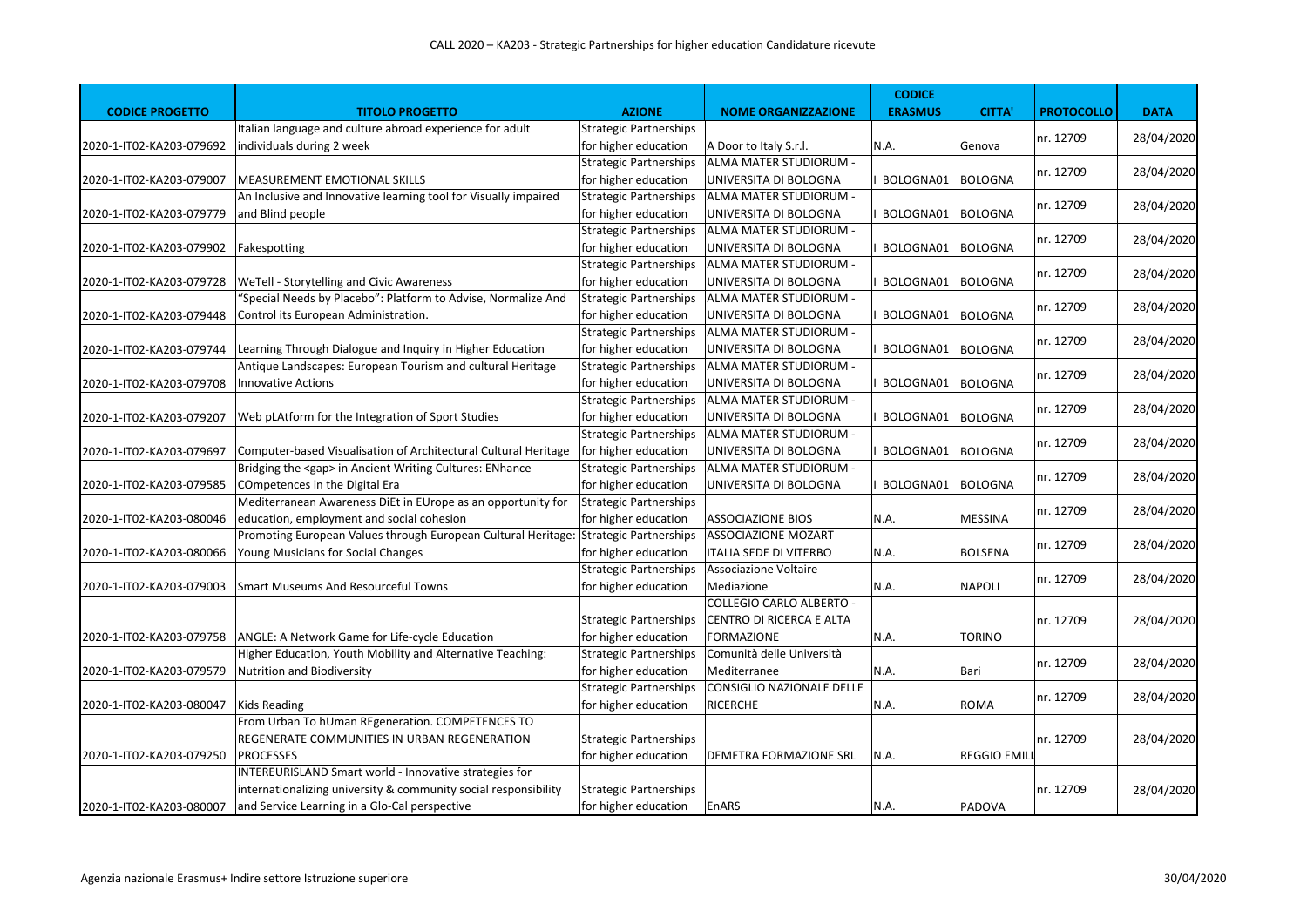|                                                |                                                                            |                               |                                   | <b>CODICE</b>      |                |                   |             |
|------------------------------------------------|----------------------------------------------------------------------------|-------------------------------|-----------------------------------|--------------------|----------------|-------------------|-------------|
| <b>CODICE PROGETTO</b>                         | <b>TITOLO PROGETTO</b>                                                     | <b>AZIONE</b>                 | <b>NOME ORGANIZZAZIONE</b>        | <b>ERASMUS</b>     | <b>CITTA'</b>  | <b>PROTOCOLLO</b> | <b>DATA</b> |
|                                                |                                                                            | <b>Strategic Partnerships</b> |                                   |                    |                | nr. 12709         | 28/04/2020  |
| 2020-1-IT02-KA203-079852                       | European Union for the Reinforcement of the Soft Skills                    | for higher education          | EuGen - European Generation       | N.A.               | roma           |                   |             |
|                                                |                                                                            | Strategic Partnerships        | <b>FEDERTURISMO</b>               |                    |                | nr. 12709         | 28/04/2020  |
| 2020-1-IT02-KA203-080050                       | The European Green and Soft Skills Passport                                | for higher education          | CONFINDUSTRIA                     | N.A.               | <b>ROMA</b>    |                   |             |
|                                                |                                                                            | Strategic Partnerships        | Fondazione Almo Collegio          |                    |                | nr. 12709         | 28/04/2020  |
| 2020-1-IT02-KA203-079408                       | MEETS - Music in higher Education to dEvelop Transversal Skills            | for higher education          | Borromeo                          | N.A.               | Pavia          |                   |             |
|                                                |                                                                            |                               | <b>FONDAZIONE ENTE</b>            |                    |                |                   |             |
|                                                |                                                                            |                               | NAZIONALE PER IL DIRITTO          |                    |                | nr. 12709         | 28/04/2020  |
|                                                |                                                                            | Strategic Partnerships        | ALLO STUDIO E PER I SERVIZI       |                    |                |                   |             |
|                                                | 2020-1-IT02-KA203-079313 EU Student Card Extension and Adoption            | for higher education          | <b>AGLI STUDENTI</b>              | N.A.               | <b>MILANO</b>  |                   |             |
|                                                |                                                                            |                               | Fondazione Istituto Tecnico       |                    |                |                   |             |
|                                                |                                                                            |                               | Superiore per le nuove            |                    |                | nr. 12709         | 28/04/2020  |
|                                                |                                                                            | <b>Strategic Partnerships</b> | tecnologie per il made in Italy - |                    |                |                   |             |
|                                                | 2020-1-IT02-KA203-079561  International Technical Higher Education Network | for higher education          | Jobsacademy                       | BERGAMO05  Bergamo |                |                   |             |
|                                                |                                                                            |                               | FONDAZIONE ISTITUTO               |                    |                |                   |             |
|                                                |                                                                            |                               | <b>TECNICO SUPERIORE PER</b>      |                    |                |                   |             |
|                                                |                                                                            |                               | TECNOLOGIE INNOVATIVE PER         |                    |                | nr. 12709         | 28/04/2020  |
|                                                |                                                                            | Strategic Partnerships        | I BENI E LE ATTIVITÀ              |                    |                |                   |             |
| 2020-1-IT02-KA203-079646   Art Gardners Campus |                                                                            | for higher education          | <b>CULTURALI E TURISTICHE</b>     | SALERNO03          | <b>NAPOLI</b>  |                   |             |
|                                                |                                                                            | Strategic Partnerships        | Fondazione Link Campus            |                    |                |                   |             |
| 2020-1-IT02-KA203-079176                       | Empower Competences for Onlife Learning in HE                              | for higher education          | University                        | N.A.               | Roma           | nr. 12709         | 28/04/2020  |
|                                                |                                                                            | Strategic Partnerships        | FONDAZIONE POLITECNICO DI         |                    |                |                   |             |
|                                                | 2020-1-IT02-KA203-079633  P-CUBE - Playing Public Policy                   | for higher education          | <b>MILANO</b>                     | N.A.               | <b>MILANO</b>  | nr. 12709         | 28/04/2020  |
|                                                | "Development of opportunities in the field of design for                   | <b>Strategic Partnerships</b> | IED Istituto Europeo di Design    |                    |                |                   |             |
| 2020-1-IT02-KA203-079775                       | technical careers through innovation-laboratories"                         | for higher education          | S.p.A.                            | MILANO18           | Milano         | nr. 12709         | 28/04/2020  |
|                                                |                                                                            |                               | Istituto di Informatica e         |                    |                |                   |             |
|                                                | Bridging Knowledge Across Europe to Enhance Post-COVID-19                  | <b>Strategic Partnerships</b> | Telematica del Consiglio          |                    |                | nr. 12709         | 28/04/2020  |
| 2020-1-IT02-KA203-080067                       | Biosecurity                                                                | for higher education          | Nazionale delle Ricerche          | N.A.               | Pisa           |                   |             |
|                                                |                                                                            | <b>Strategic Partnerships</b> |                                   |                    |                |                   |             |
| 2020-1-IT02-KA203-079621                       | ROSETTA for enabling inclusion                                             | for higher education          | <b>ISTITUTO GIANNINA GASLINI</b>  | N.A.               | <b>GENOVA</b>  | nr. 12709         | 28/04/2020  |
|                                                |                                                                            |                               | Istituto Zooprofilattico          |                    |                |                   |             |
|                                                | Storytelling and Gamification of Zoonoses in a One Health                  | <b>Strategic Partnerships</b> | Sperimentale dell'Umbria e        |                    |                | nr. 12709         | 28/04/2020  |
| 2020-1-IT02-KA203-079673                       | perspective                                                                | for higher education          | delle Marche "Togo Rosati"        | N.A.               | Perugia        |                   |             |
|                                                | ACTION FOR CHANGE: WHOLE SCHOOL APPROACH TO FOSTER                         |                               |                                   |                    |                |                   |             |
|                                                | COMPETENCES FOR DEMOCRATIC CITIZENSHIP IN LOWER                            | <b>Strategic Partnerships</b> | LIBERA UNIVERSITA MARIA SS.       |                    |                | nr. 12709         | 28/04/2020  |
| 2020-1-IT02-KA203-079643                       | <b>SECONDARY SCHOOLS</b>                                                   | for higher education          | ASSUNTA DI ROMA                   | ROMA04             | <b>ROMA</b>    |                   |             |
|                                                |                                                                            |                               | LUNARIA ASSOCIAZIONE DI           |                    |                |                   |             |
|                                                | Non-Formal(o)-Sophy - Academy and Civil Society for Youth                  | Strategic Partnerships        | PROMOZIONE SOCIALE E              |                    |                | nr. 12709         | 28/04/2020  |
| 2020-1-IT02-KA203-079506                       | Work Enhancement                                                           | for higher education          | <b>IMPRESA SOCIALE</b>            | N.A.               | <b>ROMA</b>    |                   |             |
|                                                |                                                                            |                               | <b>OSSERVATORIO CENTRO</b>        |                    |                |                   |             |
|                                                |                                                                            | Strategic Partnerships        | <b>STUDI DI INFORMATICA</b>       |                    |                | nr. 12709         | 28/04/2020  |
|                                                |                                                                            |                               | GIURIDICA                         | N.A.               | <b>TARANTO</b> |                   |             |
|                                                | 2020-1-IT02-KA203-079932   Why teach about migration?                      | for higher education          |                                   |                    |                |                   |             |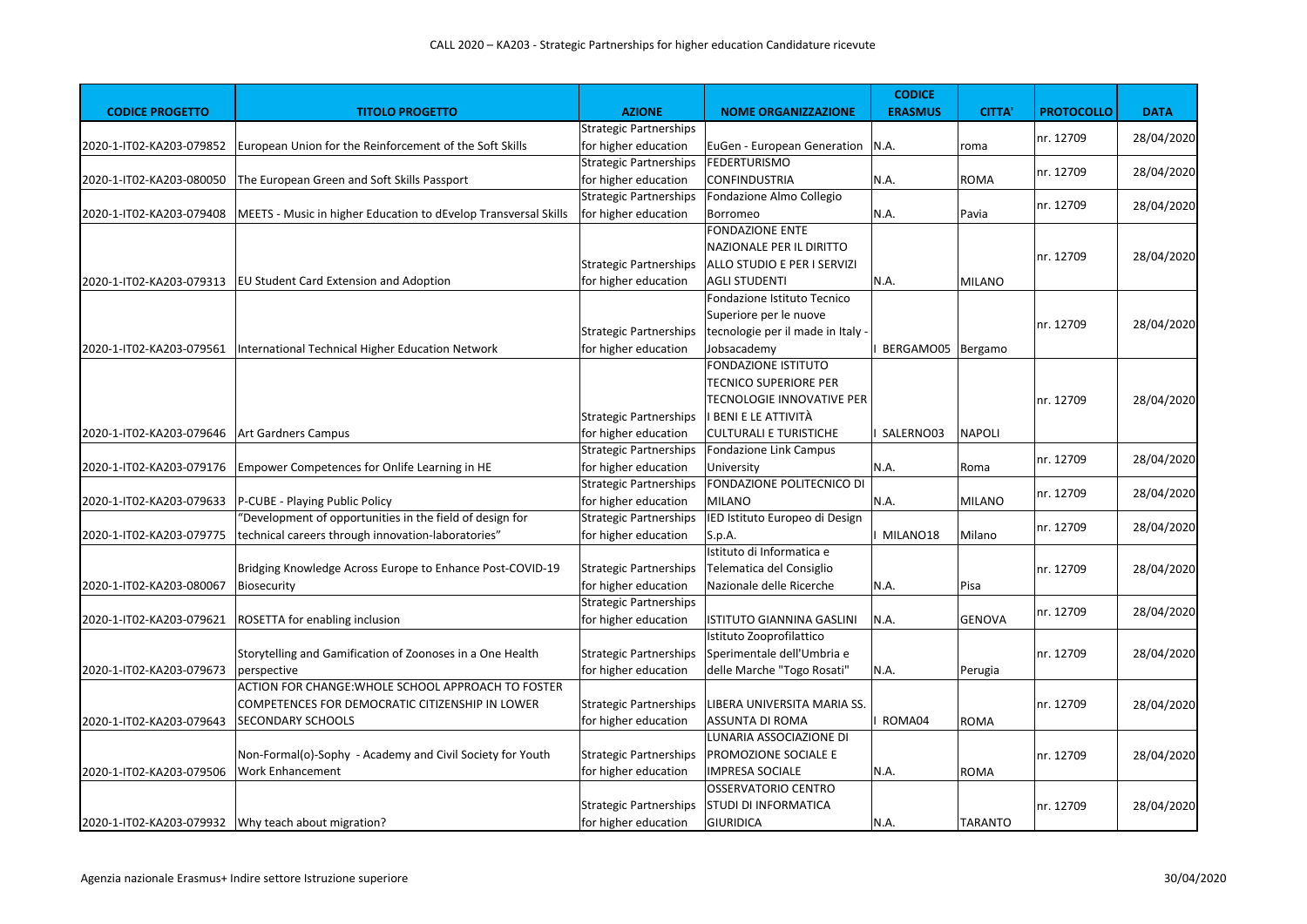|                          |                                                                                        |                               |                                | <b>CODICE</b>  |                 |                   |             |
|--------------------------|----------------------------------------------------------------------------------------|-------------------------------|--------------------------------|----------------|-----------------|-------------------|-------------|
| <b>CODICE PROGETTO</b>   | <b>TITOLO PROGETTO</b>                                                                 | <b>AZIONE</b>                 | <b>NOME ORGANIZZAZIONE</b>     | <b>ERASMUS</b> | <b>CITTA</b>    | <b>PROTOCOLLO</b> | <b>DATA</b> |
|                          |                                                                                        | <b>Strategic Partnerships</b> |                                |                |                 | nr. 12709         | 28/04/2020  |
| 2020-1-IT02-KA203-079913 | Digital Creativity for developing Digital Maturity future skills                       | for higher education          | POLITECNICO DI MILANO          | MILANO02       | <b>MILANO</b>   |                   |             |
|                          | REcube: REpair, REvive, REuse -                                                        |                               |                                |                |                 |                   |             |
|                          | Enhancing the knowledge about how to preserve modern and                               | <b>Strategic Partnerships</b> |                                |                |                 | nr. 12709         | 28/04/2020  |
| 2020-1-IT02-KA203-079805 | contemporary concrete architecture in Europe                                           | for higher education          | POLITECNICO DI MILANO          | MILANO02       | <b>MILANO</b>   |                   |             |
|                          | Strengthening International Partnerships to Meet Protected Area Strategic Partnerships |                               |                                |                |                 | nr. 12709         | 28/04/2020  |
| 2020-1-IT02-KA203-079750 | Challenges                                                                             | for higher education          | POLITECNICO DI TORINO          | MILANO02       | <b>TORINO</b>   |                   |             |
|                          |                                                                                        |                               | Scuola Superiore per           |                |                 |                   |             |
|                          | Research for Innovative Practices in Emergency Management of                           | Strategic Partnerships        | Mediatori Linguistici Carolina |                |                 | nr. 12709         | 28/04/2020  |
| 2020-1-IT02-KA203-079711 | <b>Erasmus Community</b>                                                               | for higher education          | Albasio                        | CASTELL02      | Castellanza     |                   |             |
|                          |                                                                                        | Strategic Partnerships        |                                |                |                 |                   |             |
|                          | 2020-1-IT02-KA203-079245   E-TRAINEE. Open Mobility System for Traineeship.            | for higher education          | <b>SEND</b>                    | N.A.           | PALERMO         | nr. 12709         | 28/04/2020  |
|                          |                                                                                        |                               | UNIMED - UNIONE DELLE          |                |                 |                   |             |
|                          |                                                                                        | <b>Strategic Partnerships</b> | UNIVERSITA DEL                 |                |                 | nr. 12709         | 28/04/2020  |
| 2020-1-IT02-KA203-080023 | Critical visual media Literacy for Inclusion and emPowerment                           | for higher education          | MEDITERRANEO                   | N.A.           | <b>ROMA</b>     |                   |             |
|                          |                                                                                        |                               | UNIONE DEGLI ASSESSORATI       |                |                 |                   |             |
|                          |                                                                                        |                               | ALLE POLITICHE SOCIO-          |                |                 |                   |             |
|                          |                                                                                        | <b>Strategic Partnerships</b> | SANITARIE, DELL ISTRUZIONE E   |                |                 | nr. 12709         | 28/04/2020  |
| 2020-1-IT02-KA203-079833 | STUD.IO: Sociability Through Urban Design Innovation                                   | for higher education          | <b>DEL LAVORO</b>              | N.A.           | PALERMO         |                   |             |
|                          |                                                                                        | <b>Strategic Partnerships</b> | UNIVERSITA CA' FOSCARI         |                |                 |                   |             |
| 2020-1-IT02-KA203-079762 | Arts in Management                                                                     | for higher education          | VENEZIA                        | VENEZIA01      | VENEZIA         | nr. 12709         | 28/04/2020  |
|                          | F&F: Innovative learning tools for fashion&food convergence and Strategic Partnerships |                               | UNIVERSITA CATTOLICA DEL       |                |                 |                   |             |
| 2020-1-IT02-KA203-079428 | sustainability                                                                         | for higher education          | <b>SACRO CUORE</b>             | MILANO03       | <b>MILANO</b>   | nr. 12709         | 28/04/2020  |
|                          |                                                                                        |                               | UNIVERSITA DEGLI STUDI DEL     |                |                 |                   |             |
|                          |                                                                                        | <b>Strategic Partnerships</b> | PIEMONTE ORIENTALE             |                |                 | nr. 12709         | 28/04/2020  |
| 2020-1-IT02-KA203-079916 | Immersive Didactic for European Area                                                   | for higher education          | AMEDEO AVOGADRO                | VERCELL01      | <b>VERCELLI</b> |                   |             |
|                          |                                                                                        | Strategic Partnerships        | UNIVERSITA DEGLI STUDI         |                |                 |                   |             |
| 2020-1-IT02-KA203-079866 | Higher Educational courses in data JOUrnalism                                          | for higher education          | <b>DELLA TUSCIA</b>            | VITERBO01      | <b>VITERBO</b>  | nr. 12709         | 28/04/2020  |
|                          | VRAILEXIA- Partnering Outside the Box: Digital and Artificial                          |                               |                                |                |                 |                   |             |
|                          | Intelligence Integrated Tools to Support Higher Education                              | <b>Strategic Partnerships</b> | UNIVERSITA DEGLI STUDI         |                |                 | nr. 12709         | 28/04/2020  |
| 2020-1-IT02-KA203-080006 | Students with Dyslexia                                                                 | for higher education          | <b>DELLA TUSCIA</b>            | VITERBO01      | <b>VITERBO</b>  |                   |             |
|                          |                                                                                        | Strategic Partnerships        | UNIVERSITA DEGLI STUDI         |                |                 |                   |             |
| 2020-1-IT02-KA203-080011 | STE(A)M Inclusiveness New Goals                                                        | for higher education          | <b>DELL'AQUILA</b>             | L-AQUIL01      | L AQUILA        | nr. 12709         | 28/04/2020  |
|                          |                                                                                        | Strategic Partnerships        | UNIVERSITA DEGLI STUDI         |                |                 |                   |             |
| 2020-1-IT02-KA203-079910 | <b>EPIdemiology &amp; GEOmatic</b>                                                     | for higher education          | <b>DELL'AQUILA</b>             | L-AQUIL01      | L AQUILA        | nr. 12709         | 28/04/2020  |
|                          | Learning Outcomes Generation for Innovative Skills for Teachers                        | Strategic Partnerships        | UNIVERSITA DEGLI STUDI         |                |                 |                   |             |
| 2020-1-IT02-KA203-080045 | LOG-IST                                                                                | for higher education          | <b>DELL'AQUILA</b>             |                |                 | nr. 12709         | 28/04/2020  |
|                          | Building Reliable Effective and Aware DIsaster emergency and                           | Strategic Partnerships        | UNIVERSITA DEGLI STUDI         | L-AQUIL01      | L AQUILA        |                   |             |
|                          |                                                                                        | for higher education          | <b>DELL'AQUILA</b>             | L-AQUIL01      |                 | nr. 12709         | 28/04/2020  |
| 2020-1-IT02-KA203-079807 | prevention managing skills                                                             |                               |                                |                | l aquila        |                   |             |
|                          | Medical education and innovation for a comprehensive surgery                           | <b>Strategic Partnerships</b> | UNIVERSITA DEGLI STUDI DI      |                |                 | nr. 12709         | 28/04/2020  |
| 2020-1-IT02-KA203-079134 | approach                                                                               | for higher education          | <b>BARI ALDO MORO</b>          | BARI01         | <b>BARI</b>     |                   |             |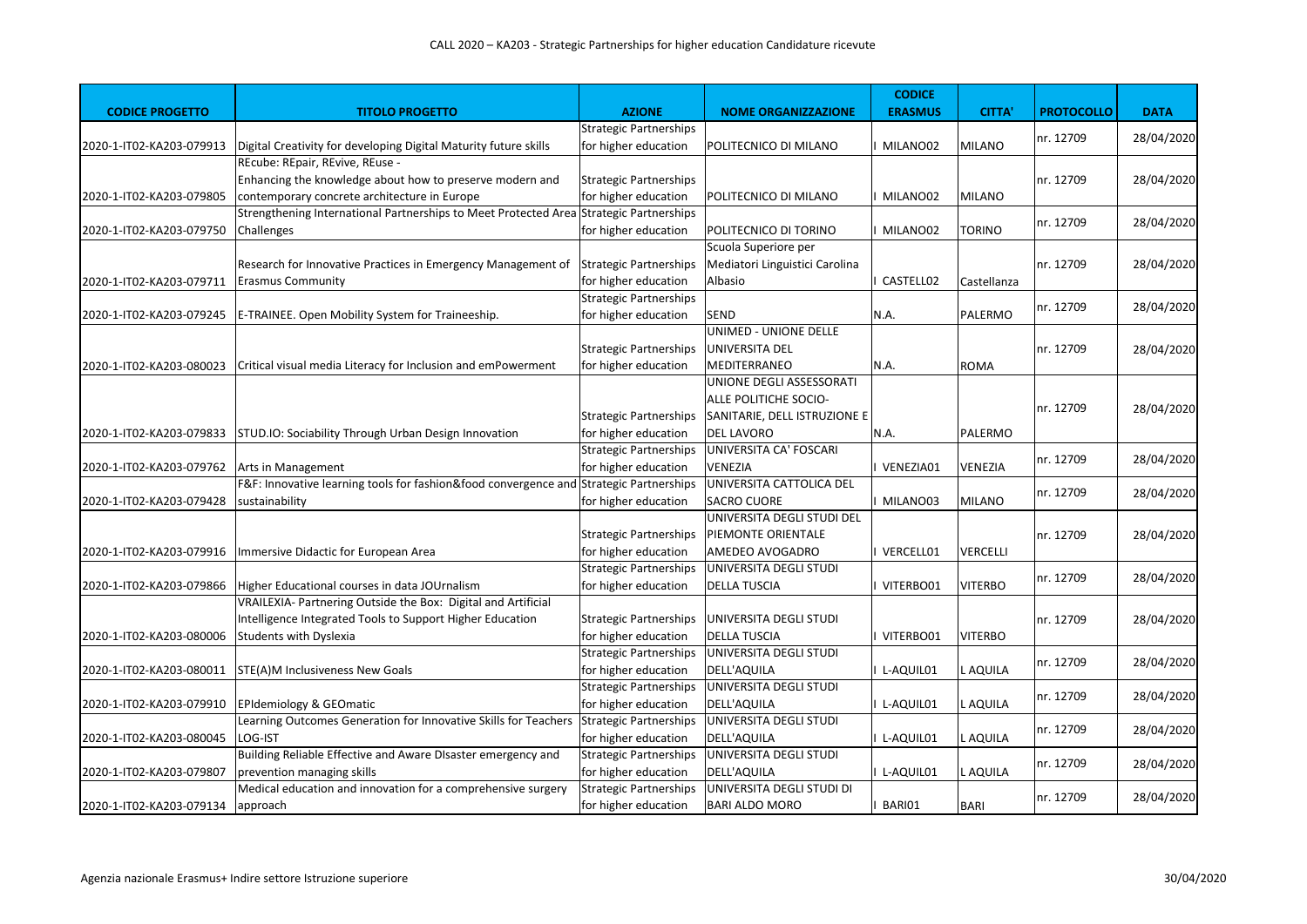|                          |                                                                                   |                               |                            | <b>CODICE</b>  |                 |                   |             |
|--------------------------|-----------------------------------------------------------------------------------|-------------------------------|----------------------------|----------------|-----------------|-------------------|-------------|
| <b>CODICE PROGETTO</b>   | <b>TITOLO PROGETTO</b>                                                            | <b>AZIONE</b>                 | <b>NOME ORGANIZZAZIONE</b> | <b>ERASMUS</b> | <b>CITTA</b>    | <b>PROTOCOLLO</b> | <b>DATA</b> |
|                          | PERSPECTIVE - For a New Methodological Viewpoint on the                           | <b>Strategic Partnerships</b> | UNIVERSITA DEGLI STUDI DI  |                |                 | nr. 12709         | 28/04/2020  |
| 2020-1-IT02-KA203-080005 | Academic Teaching of Islamic Studies Sector                                       | for higher education          | <b>CAGLIARI</b>            | CAGLIAR01      | <b>CAGLIARI</b> |                   |             |
|                          | Advanced training on sustainable management of pastoral                           | <b>Strategic Partnerships</b> | UNIVERSITA DEGLI STUDI DI  |                |                 |                   |             |
| 2020-1-IT02-KA203-079894 | systems                                                                           | for higher education          | <b>CAMERINO</b>            | CAMERIN01      | <b>CAMERINO</b> | nr. 12709         | 28/04/2020  |
|                          |                                                                                   | <b>Strategic Partnerships</b> | UNIVERSITA DEGLI STUDI DI  |                |                 | nr. 12709         | 28/04/2020  |
| 2020-1-IT02-KA203-079363 | DELIBERATIVE DEMOCRACY PRACTICES AND TRAINING                                     | for higher education          | <b>CAMERINO</b>            | CAMERIN01      | <b>CAMERINO</b> |                   |             |
|                          | Technology, entertainment, design for CAREER guidance: Tools                      | <b>Strategic Partnerships</b> | UNIVERSITA DEGLI STUDI DI  |                |                 | nr. 12709         | 28/04/2020  |
| 2020-1-IT02-KA203-079465 | Addressing Life sKillS                                                            | for higher education          | <b>CAMERINO</b>            | CAMERIN01      | <b>CAMERINO</b> |                   |             |
|                          | Immersive Design and New Digital Competences for the                              | <b>Strategic Partnerships</b> | UNIVERSITA DEGLI STUDI DI  |                |                 | nr. 12709         |             |
| 2020-1-IT02-KA203-079521 | Rehabilitation and Valorization of the Built Heritage                             | for higher education          | <b>FERRARA</b>             | FERRARA01      | FERRARA         |                   | 28/04/2020  |
|                          | MappINg Cultural HERitage. Geosciences VAlue in Higher                            | <b>Strategic Partnerships</b> | UNIVERSITA DEGLI STUDI DI  |                |                 |                   |             |
| 2020-1-IT02-KA203-079559 | Education                                                                         | for higher education          | <b>FIRENZE</b>             | FIRENZE01      | Florence        | nr. 12709         | 28/04/2020  |
|                          | Anywhere Language and Culture learning for a Better application                   |                               |                            |                |                 |                   |             |
|                          | of European multilingualism using Tangible user interfaces for                    | <b>Strategic Partnerships</b> | UNIVERSITA DEGLI STUDI DI  |                |                 | nr. 12709         | 28/04/2020  |
| 2020-1-IT02-KA203-079513 | <b>International students</b>                                                     | for higher education          | <b>FIRENZE</b>             | FIRENZE01      | Florence        |                   |             |
|                          | Towards an European area of employability: education and                          |                               |                            |                |                 |                   |             |
|                          | knowledges in the view of common strategies for career                            | <b>Strategic Partnerships</b> | UNIVERSITA DEGLI STUDI DI  |                |                 | nr. 12709         | 28/04/2020  |
| 2020-1-IT02-KA203-079798 | developments and skills placement                                                 | for higher education          | <b>FOGGIA</b>              | FOGGIA03       | <b>FOGGIA</b>   |                   |             |
|                          | Introducing student support service through psychological                         | <b>Strategic Partnerships</b> | UNIVERSITA DEGLI STUDI DI  |                |                 |                   |             |
| 2020-1-IT02-KA203-079939 | guidance and counselling                                                          | for higher education          | <b>FOGGIA</b>              | FOGGIA03       | <b>FOGGIA</b>   | nr. 12709         | 28/04/2020  |
|                          |                                                                                   |                               |                            |                |                 |                   |             |
|                          | Participatory Approach to Raise Awareness about DIscrimination                    | Strategic Partnerships        | UNIVERSITA DEGLI STUDI DI  |                |                 | nr. 12709         | 28/04/2020  |
| 2020-1-IT02-KA203-079996 | against SExual and gender orientation in higher education                         | for higher education          | <b>FOGGIA</b>              | FOGGIA03       | <b>FOGGIA</b>   |                   |             |
|                          | Mooc in Enology aimed at Reinforcing competences applying                         |                               |                            |                |                 |                   |             |
|                          | Game-based approach and Olfactive learning for the wine                           | <b>Strategic Partnerships</b> | UNIVERSITA DEGLI STUDI DI  |                |                 | nr. 12709         | 28/04/2020  |
| 2020-1-IT02-KA203-080040 | tasting                                                                           | for higher education          | <b>FOGGIA</b>              | FOGGIA03       | <b>FOGGIA</b>   |                   |             |
|                          | Artificial Intelligence and Innovation in Economics and Business.                 | <b>Strategic Partnerships</b> | UNIVERSITA DEGLI STUDI DI  |                |                 |                   |             |
| 2020-1-IT02-KA203-079639 | Developing skills by Ethics                                                       | for higher education          | <b>MACERATA</b>            | MACERAT01      | <b>MACERATA</b> | nr. 12709         | 28/04/2020  |
|                          | Digital Competence Center for Data and Web Engineering in                         | <b>Strategic Partnerships</b> | UNIVERSITA' DEGLI STUDI DI |                |                 |                   |             |
| 2020-1-IT02-KA203-080048 | <b>European Higher Education</b>                                                  | for higher education          | MILANO-BICOCCA             | MILANO16       | <b>MILANO</b>   | nr. 12709         | 28/04/2020  |
|                          | Bridging the gap between the land and the sea in a virtual                        |                               |                            |                |                 |                   |             |
|                          | environment for innovative teaching and community                                 |                               |                            |                |                 |                   |             |
|                          | involvement in the science of marine geohazard and climate                        | <b>Strategic Partnerships</b> | UNIVERSITA' DEGLI STUDI DI |                |                 | nr. 12709         | 28/04/2020  |
| 2020-1-IT02-KA203-079995 | changes                                                                           | for higher education          | MILANO-BICOCCA             | MILANO16       | <b>MILANO</b>   |                   |             |
|                          | University Network per ridurre la segregazione mediante lo                        | <b>Strategic Partnerships</b> | UNIVERSITA DEGLI STUDI DI  |                |                 |                   |             |
| 2020-1-IT02-KA203-079566 | scambio e il sostegno all'innovazione nell'istruzione superiore                   | for higher education          | <b>NAPOLI FEDERICO II</b>  | NAPOLI01       | <b>NAPOLI</b>   | nr. 12709         | 28/04/2020  |
|                          | Neet prevention in Educational systems through positive Future                    | <b>Strategic Partnerships</b> | UNIVERSITA DEGLI STUDI DI  |                |                 |                   |             |
| 2020-1-IT02-KA203-080073 | vision Enhancing Learning and teacher Education                                   | for higher education          | <b>NAPOLI FEDERICO II</b>  | NAPOLI01       | <b>NAPOLI</b>   | nr. 12709         | 28/04/2020  |
|                          |                                                                                   | <b>Strategic Partnerships</b> | UNIVERSITA DEGLI STUDI DI  |                |                 |                   |             |
|                          | 2020-1-IT02-KA203-079312   Mooc and Open Badges for Competences on Algotihm Audit | for higher education          | <b>NAPOLI FEDERICO II</b>  | I NAPOLI01     | <b>NAPOLI</b>   | nr. 12709         | 28/04/2020  |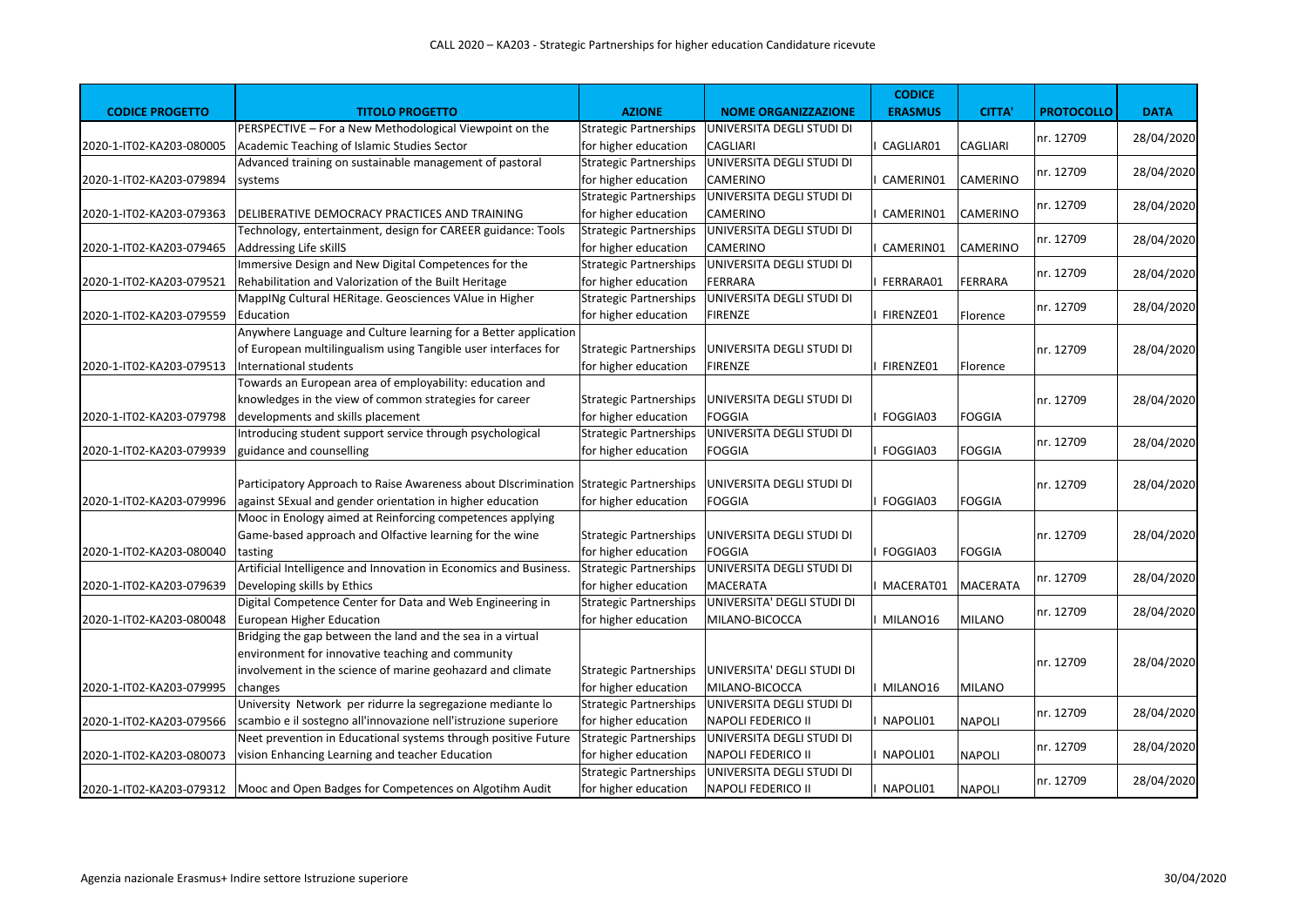|                          |                                                                                            |                               |                            | <b>CODICE</b>  |                    |                   |             |
|--------------------------|--------------------------------------------------------------------------------------------|-------------------------------|----------------------------|----------------|--------------------|-------------------|-------------|
| <b>CODICE PROGETTO</b>   | <b>TITOLO PROGETTO</b>                                                                     | <b>AZIONE</b>                 | <b>NOME ORGANIZZAZIONE</b> | <b>ERASMUS</b> | <b>CITTA'</b>      | <b>PROTOCOLLO</b> | <b>DATA</b> |
|                          |                                                                                            |                               |                            |                |                    |                   |             |
|                          | Urban Climate Change Research Network for Higher Education:                                | <b>Strategic Partnerships</b> | UNIVERSITA DEGLI STUDI DI  |                |                    | nr. 12709         | 28/04/2020  |
| 2020-1-IT02-KA203-079816 | Climate-Resilient Planning, Design and Governance of Cities                                | for higher education          | <b>NAPOLI FEDERICO II</b>  | NAPOLI01       | <b>NAPOLI</b>      |                   |             |
|                          | Incentivi pubblici per l'auto-imprenditorialità: confronto tra le                          |                               |                            |                |                    |                   |             |
|                          | politiche degli Stati Membri e soluzioni per il monitoraggio della                         | <b>Strategic Partnerships</b> | UNIVERSITA DEGLI STUDI DI  |                |                    | nr. 12709         | 28/04/2020  |
| 2020-1-IT02-KA203-080008 | loro efficacia                                                                             | for higher education          | <b>NAPOLI FEDERICO II</b>  | NAPOLI01       | <b>NAPOLI</b>      |                   |             |
|                          | European Deans Council for Designing Sustainability Impact                                 | <b>Strategic Partnerships</b> | UNIVERSITA DEGLI STUDI DI  |                |                    | nr. 12709         | 28/04/2020  |
| 2020-1-IT02-KA203-079952 | Roadmaps                                                                                   | for higher education          | <b>NAPOLI FEDERICO II</b>  | NAPOLI01       | <b>NAPOLI</b>      |                   |             |
|                          |                                                                                            | <b>Strategic Partnerships</b> | UNIVERSITA DEGLI STUDI DI  |                |                    | nr. 12709         | 28/04/2020  |
| 2020-1-IT02-KA203-080009 | Graffiti Art in Prison                                                                     | for higher education          | PALERMO                    | PALERMO01      | PALERMO            |                   |             |
|                          |                                                                                            | <b>Strategic Partnerships</b> | UNIVERSITA DEGLI STUDI DI  |                |                    | nr. 12709         | 28/04/2020  |
| 2020-1-IT02-KA203-079834 | Legal Reasoning and Cognitive Science                                                      | for higher education          | PALERMO                    | PALERMO01      | PALERMO            |                   |             |
|                          | MULTIDISCIPLINARY APPROACH TO PAIN MEDICINE AND PAIN                                       | <b>Strategic Partnerships</b> | UNIVERSITA DEGLI STUDI DI  |                |                    | nr. 12709         | 28/04/2020  |
| 2020-1-IT02-KA203-079795 | <b>THERAPY</b>                                                                             | for higher education          | PERUGIA                    | PERUGIA01      | <b>PERUGIA</b>     |                   |             |
|                          |                                                                                            | <b>Strategic Partnerships</b> | UNIVERSITA DEGLI STUDI DI  |                |                    | nr. 12709         | 28/04/2020  |
| 2020-1-IT02-KA203-079972 | Competition On New Transports for Education of STudents                                    | for higher education          | PERUGIA                    | PERUGIA01      | <b>PERUGIA</b>     |                   |             |
|                          | Sustainable Wellbeing Entrepreneurship for Diversification in                              | <b>Strategic Partnerships</b> | UNIVERSITA DEGLI STUDI DI  |                |                    | nr. 12709         | 28/04/2020  |
| 2020-1-IT02-KA203-079927 | Agriculture                                                                                | for higher education          | PERUGIA                    | PERUGIA01      | <b>PERUGIA</b>     |                   |             |
|                          |                                                                                            |                               |                            |                |                    |                   |             |
|                          | Building profiles and transnational training paths for                                     |                               |                            |                |                    | nr. 12709         | 28/04/2020  |
|                          | professionals in motor sciences and physical activities specialized Strategic Partnerships |                               | UNIVERSITA DEGLI STUDI DI  |                |                    |                   |             |
| 2020-1-IT02-KA203-079282 | in reconditioning of people with Coronary heart disease                                    | for higher education          | ROMA FORO ITALICO          | ROMA05         | <b>ROMA</b>        |                   |             |
|                          |                                                                                            | <b>Strategic Partnerships</b> | UNIVERSITA DEGLI STUDI DI  |                |                    | nr. 12709         | 28/04/2020  |
| 2020-1-IT02-KA203-079546 | <b>URBAN transdisciplinary Action Research Training</b>                                    | for higher education          | ROMA LA SAPIENZA           | ROMA01         | <b>ROMA</b>        |                   |             |
|                          | Towards a European Landscape ecOnomy for a Sustainable                                     | <b>Strategic Partnerships</b> | UNIVERSITA DEGLI STUDI DI  |                |                    | nr. 12709         | 28/04/2020  |
| 2020-1-IT02-KA203-079206 | urban development                                                                          | for higher education          | ROMA LA SAPIENZA           | ROMA01         | <b>ROMA</b>        |                   |             |
|                          | BIM educational tool used by integration of innovative                                     |                               |                            |                |                    |                   |             |
|                          | technologies' data for accessing and understanding of                                      | <b>Strategic Partnerships</b> | UNIVERSITA DEGLI STUDI DI  |                |                    | nr. 12709         | 28/04/2020  |
| 2020-1-IT02-KA203-079651 | architectural heritage conservation                                                        | for higher education          | ROMA LA SAPIENZA           | ROMA01         | <b>ROMA</b>        |                   |             |
|                          | PROfessional Figure in Tourism based on REsilient and Adaptive                             | <b>Strategic Partnerships</b> | UNIVERSITA DEGLI STUDI DI  |                |                    |                   | 28/04/2020  |
| 2020-1-IT02-KA203-079854 | <b>Cultural Heritage</b>                                                                   | for higher education          | ROMA LA SAPIENZA           | ROMA01         | <b>ROMA</b>        | nr. 12709         |             |
|                          |                                                                                            | <b>Strategic Partnerships</b> | UNIVERSITA DEGLI STUDI DI  |                |                    | nr. 12709         |             |
| 2020-1-IT02-KA203-080049 | Procurement: digital Tools and sustainable Goals                                           | for higher education          | ROMA TOR VERGATA           | ROMA02         | <b>ROMA</b>        |                   | 28/04/2020  |
|                          | diversHUBility - percorsi di formazione e di avviamento                                    | <b>Strategic Partnerships</b> | UNIVERSITA DEGLI STUDI DI  |                |                    |                   |             |
| 2020-1-IT02-KA203-079372 | all'imprenditorialità per persone con disabilità                                           | for higher education          | SALERNO                    | SALERNO01      | <b>FISCIANO SA</b> | nr. 12709         | 28/04/2020  |
|                          |                                                                                            | <b>Strategic Partnerships</b> | UNIVERSITA DEGLI STUDI DI  |                |                    |                   |             |
| 2020-1-IT02-KA203-079249 | Digital Humanist Plus                                                                      | for higher education          | SALERNO                    | SALERNO01      | <b>FISCIANO SA</b> | nr. 12709         | 28/04/2020  |
|                          |                                                                                            | <b>Strategic Partnerships</b> | UNIVERSITA DEGLI STUDI DI  |                |                    |                   |             |
| 2020-1-IT02-KA203-079379 | Multiversity - Terza missione, comunità e sviluppo sostenibile                             | for higher education          | SALERNO                    | SALERNO01      | <b>FISCIANO SA</b> | nr. 12709         | 28/04/2020  |
|                          |                                                                                            | Strategic Partnerships        | UNIVERSITA DEGLI STUDI DI  |                |                    |                   |             |
|                          | 2020-1-IT02-KA203-079731   A language learning app for tourism                             | for higher education          | <b>UDINE</b>               | I UDINE01      | <b>UDINE</b>       | nr. 12709         | 28/04/2020  |